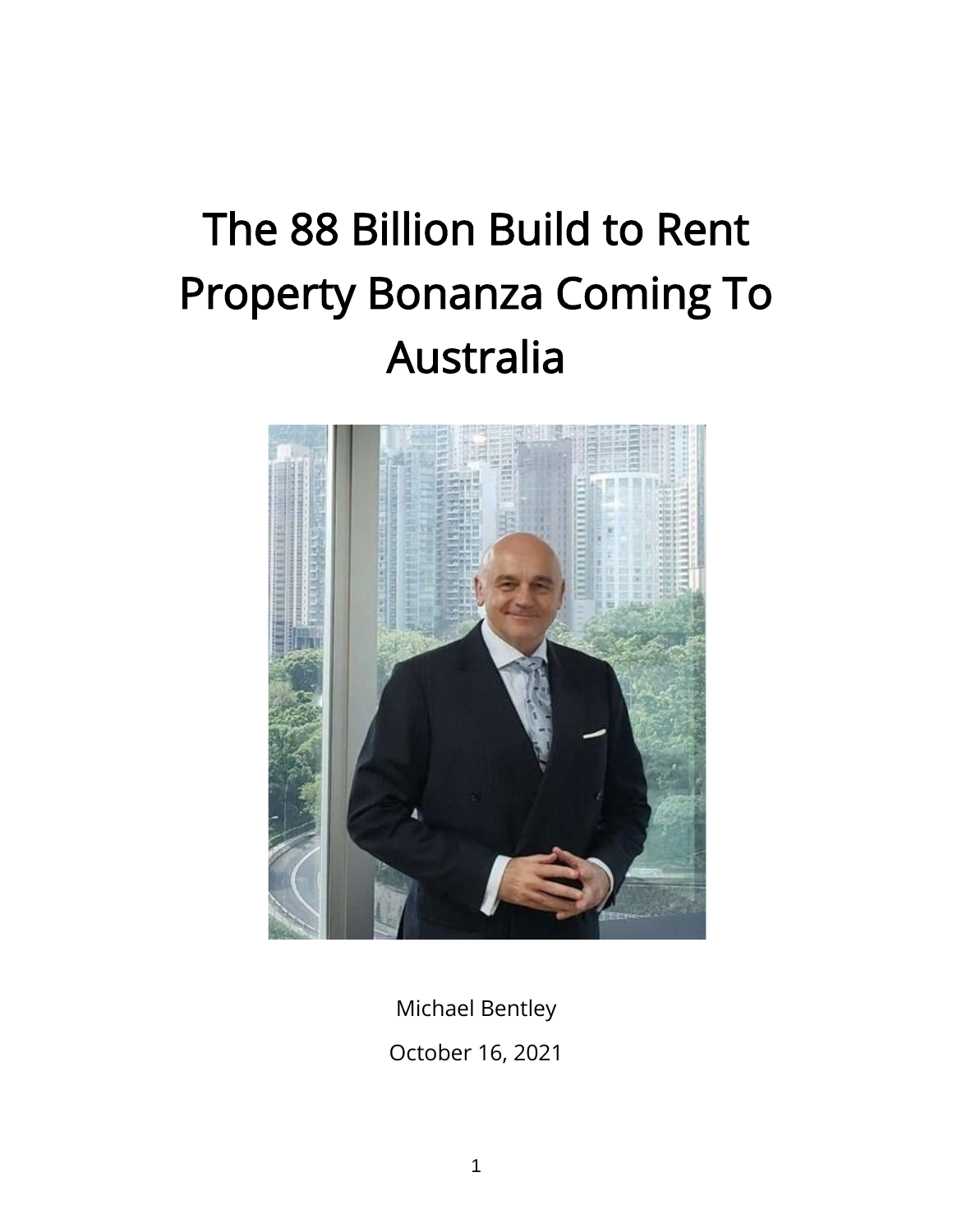Capital from around the globe is flowing into the Australian Build to Rent (BTR) sector in billions as this burgeoning sector gains momentum – and there is a lot more to come.

It seems like every few months, there is a new article mentioning another group with a few hundred million dollars earmarked for the development of new BTR projects in Australia.

Blackstone, one of the largest private equity firms globally, has snapped up a vacant apartment tower in Brisbane with plans to convert it into a Build to Rent asset for AU\$100 million.

In February 2021, US Build to Rent specialist Greystar established an AU\$1.3 billion fund, Australia's most significant "Build to Rent" venture at that time.

In July 2021, 'Qualitas' AU\$1 billion Build to Rent Impact Debt Fund (QBIF) made its first transaction, delivering Brisbane's first highdensity BTR development.



Greystar's BTR project at Gladstone Street in South Melbourne.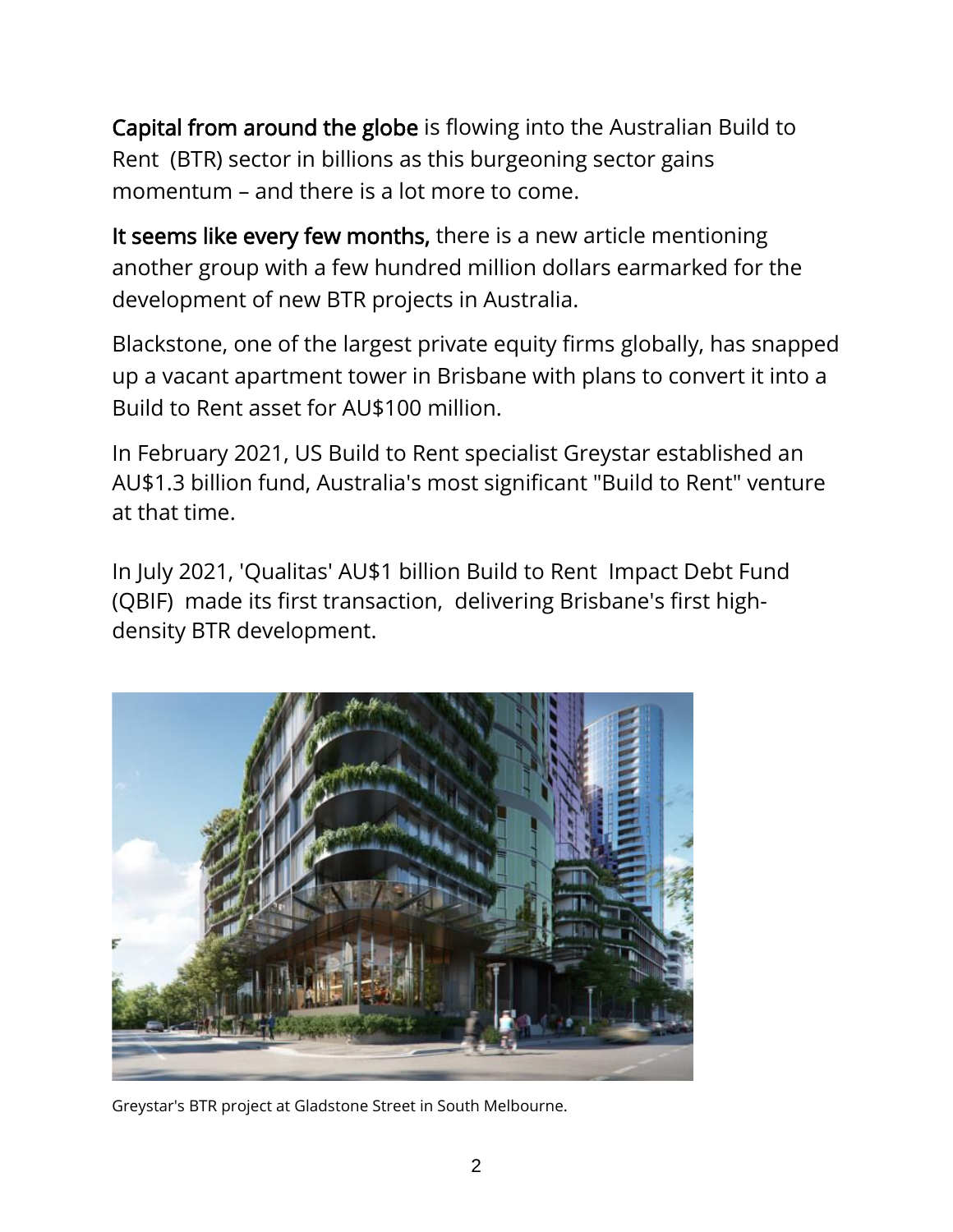New York-based Michael Streicker, the president of US Build to Rent giant Sentinel Real Estate, took part in the Urban Developers Australian' Build to Rent Summit in mid-2021.

He is confident about the continued growth of Australia as a critical market for the expansion of this asset class, stating "we're looking ahead three to four years, anticipating the demands of the market and building a strong development pipeline to support this perspective in key markets such as Melbourne, Sydney, Brisbane, and Perth, with a projected AU\$1-billion investment in the Australian Build to Rent market in the next four years."

"The Build to Rent market in Australia is in its early stages; however, this space is already a highly regarded emerging asset class," Streicker said.

Participants in the sector claim that BTR buildings can offer secure, long-term tenancies in quality apartments with professional property management.

These features do not always apply to single, individually owned rental properties, which currently comprise most rental properties.

The growing sector was given a helpful boost by the NSW and Victorian governments halving the land tax impost for qualifying projects.

According to the "Development Spotlight Report' by Savills in 2020, there were 2,326 completed Build to Rent units, with another 895 under construction and planning approvals granted for a further 11,326.

What is certain is that these numbers will further increase significantly through 2021.

Well-established in the US for decades, equity funds earmarked for Single-Family-Rentals and Build to Rent (also known in the US as 'multi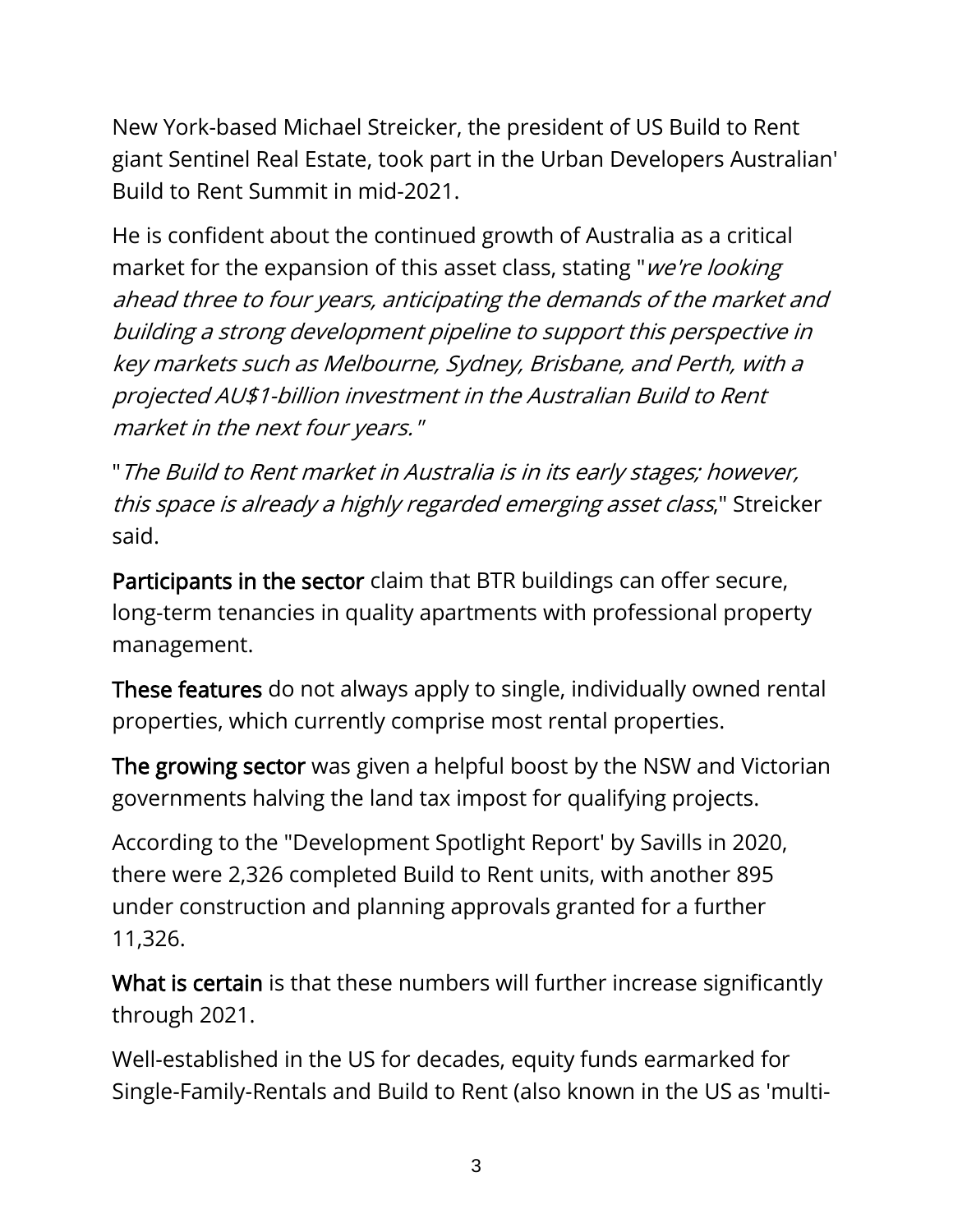family') in 2020 were the top target investment asset class, ahead of office and industrial, with investment in the hundreds of millions.

With typical leverage, the loans on top of that equity magnified the total dollar investment to well over US\$40 billion for the year.

The latest US figures for the second quarter of 2021 show its investment sales volume accelerated to US\$52.7 billion, a record surge of almost 240 per cent year-on-year.

The amount of equity looking for investments in this space, but not yet placed, is much higher, so the equity deployment will accelerate further in 2022 and 2023.

Over the last 30 years, the US Multifamily Housing asset class has undoubtedly established itself as a key investment sector for many high-profile institutional investors.

Alongside more traditional commercial property assets in the office, retail and industrial sectors, US Multi-family housing has become a critical factor in many financial institutions' real estate holdings.

Multi-family housing has driven the construction of hundreds of thousands of new homes in the US in the last 20 years, consistently showing low-vacancy rates and investment value growth by reducing capitalisation rates over time and increasing investment demand and volume.

In a 2021 BTR masterclass put on in Australia by the Urban Developer, Qualitas Senior Director Mark Power said that, with more than 50 projects in the pipeline, Build to Rent continues to gain traction in Australia. By the end of 2024, it is forecast there will be 18,500 purposebuilt Build to Rent apartments in the Australian market.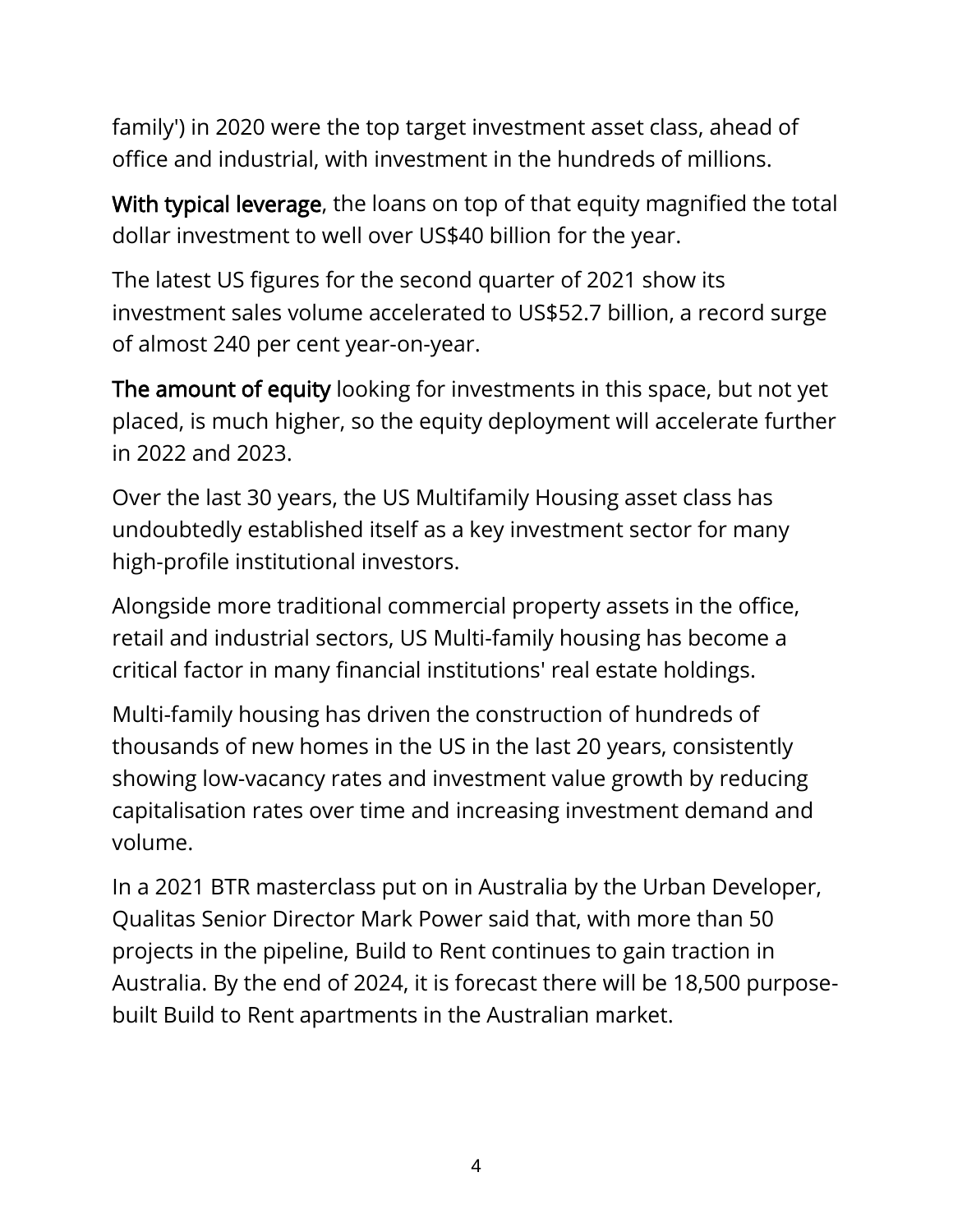

Sentinel's planned Build to Rent project at Scarborough in Perth

The challenges of 2020 have fuelled international appetite for the sector across Australasia, primarily driven by the resilience of the BTR sector in the more mature global markets and the investment performance of operational assets.

With the COVID-19 crisis impacting many businesses and commercial real estate returns, residential projects remain relevant by providing people with a safe place to live (and work in many cases) and have proven to be resilient and pandemic-resistant.

#### But there is a lot more money that has yet to enter this niche.

In 2018 barely 0.2% of private residential rental property in Australia was provided by institutional investors. (Invesco Real Estate estimates)

So while BTR is a positive move away from the current rental supply being driven by 'Mum and Dad' individual investors - which creates a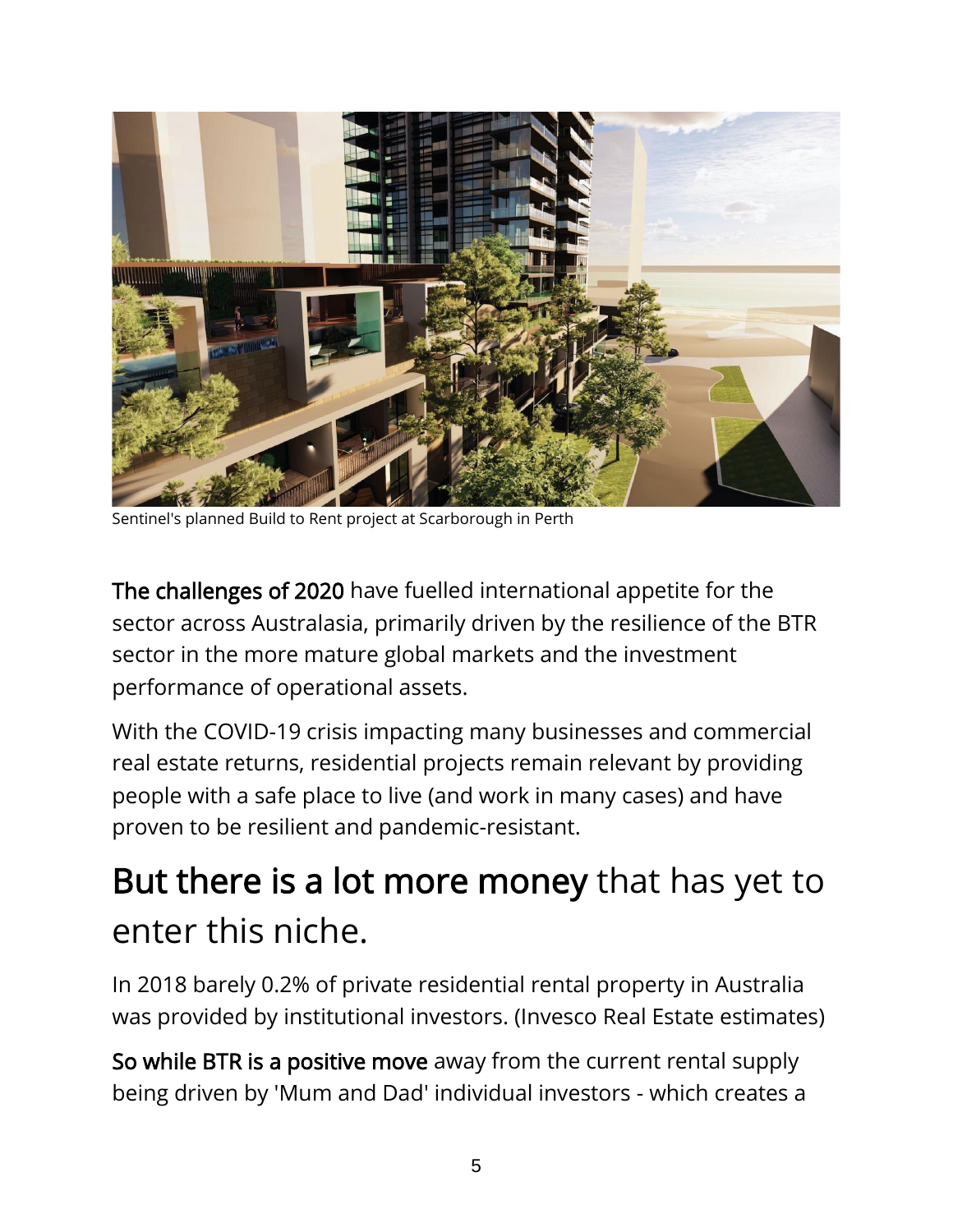mix of good, bad, and even some awful owners/landlords – towards a more professional, consistent, and high-quality offer, trending to provide greater security of tenure, it is still only a tiny ripple in the overall housing market.

But with all the billions starting to flow into this space, the question arises: will there be an oversupply of rental property?

My analysis says: No.

Not in the foreseeable future!

In 2020, of the 14,547 BTR units in total, only about 2,300 were under construction.

Even if all 14,547 were built, that would still only mean institutions would own 0.4% of all rental stock.

And national vacancy rates were at a decade low nationally in October 2021, at 1.6% (SQM Research), signifying a low level of rental property available across the country.

Of course, some areas remained in oversupply, however, many locations around Australia were severely undersupplied with rental accommodation and had virtually zero vacancies.

And that's with the international borders closed, and a decrease in net overseas migration by 334,600 people in the year ending 31 March 2021, and students locked out.

According to the Australian Department of Education, Skills and Employment (DESE) as of 28 June 2021, just under 160,000 students were locked out.

With the vast majority of students destined for Sydney and Melbourne, SQM Research reported in August 2021 that 42,142 private rental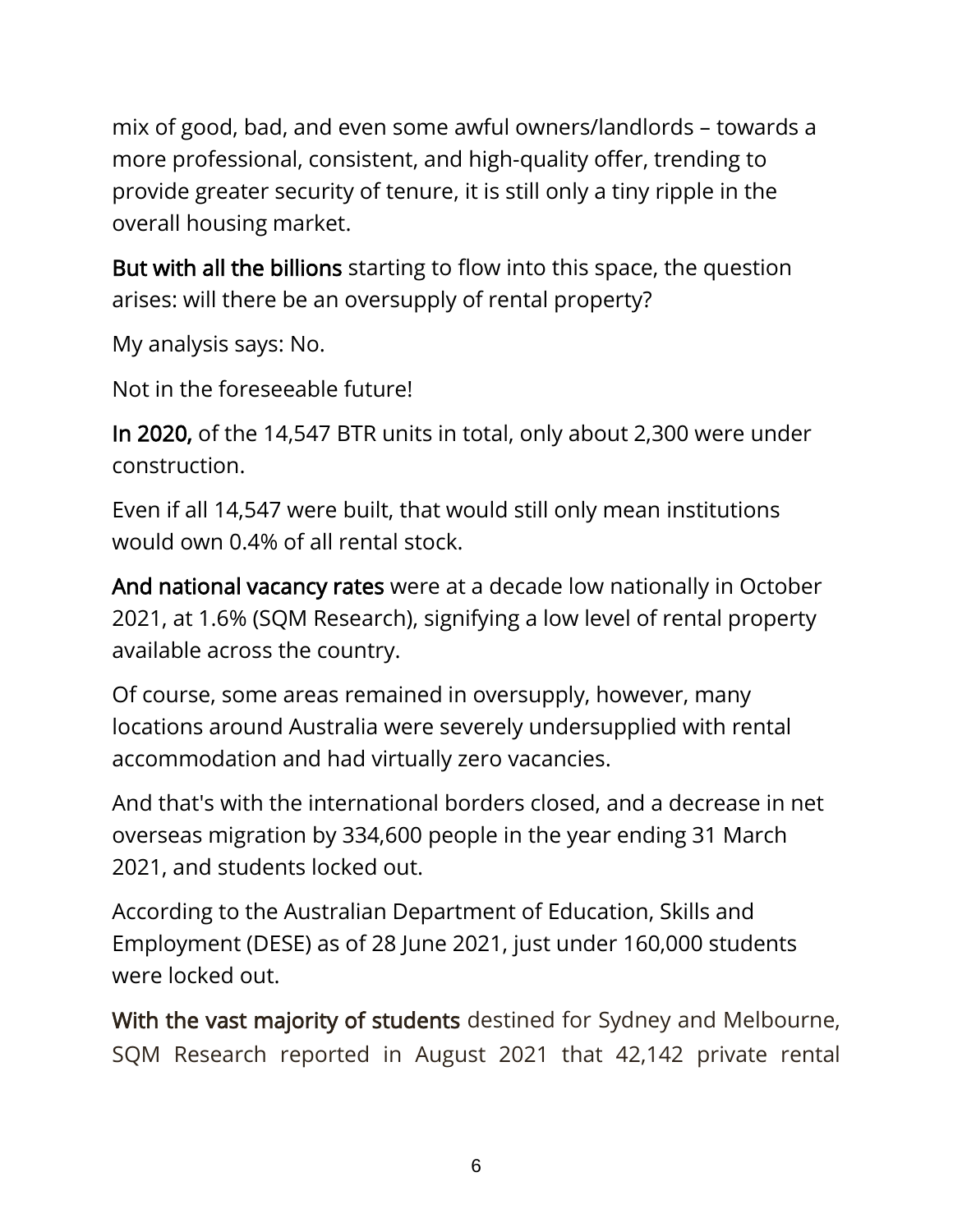properties were vacant in those two cities (which does not include specific student housing or on-campus accommodation).

Many developers report "no shortage of tenants," with many suburbs showing less than 1% vacancy in mid-2021.

A recent survey from Apartment List in the US found that 18% of millennials expect to rent forever, up from 11-12% in the prior two years.

The number one reason for this is that they don't have the money to buy, but the number two and number three reasons are that they like the flexibility of renting and don't want the cost and hassle of home maintenance.

In the US single-person households in apartments account for a massive 49% share. (National Multi-Family Housing Council)

While I haven't seen a similar survey done for Australia yet, I guess it would be similar.

That speaks to the fastest-growing segment of demand: renters by choice. They could buy, but they choose to rent for the sake of convenience and flexibility. And it is these people that will be attracted to, and developers are looking to attract to, Build to Rent.

Built to Rent appeals to singles, families with young children, single parents and divorced people.

Above all, singles are a growing population segment, representing around 24% of all households in Australia (2016 Census) and increasing.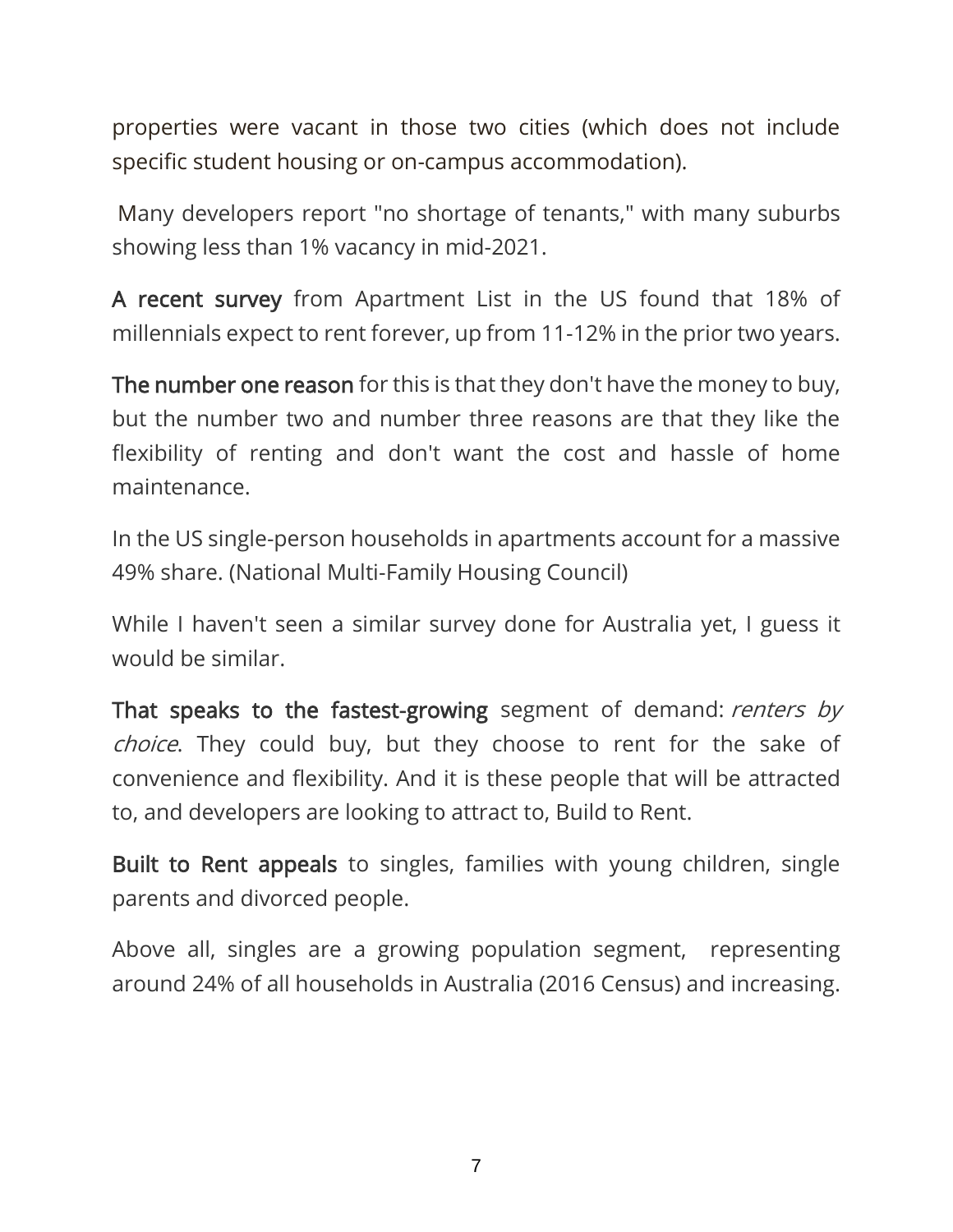

And couples WITHOUT children are now the most prevalent family group in Australia overtaking couples WITH children.

According to the 2016 Census, there were 6,070,000 families in Australia.

Most of these families represented couples without children (37.8%) and couples with dependent children (36.8%).

From 1976 to 2016 :

- The proportion of couple families without children increased.
- The proportion of couple families with children decreased a trend that applied to both those with dependent children and those with non-dependent children only.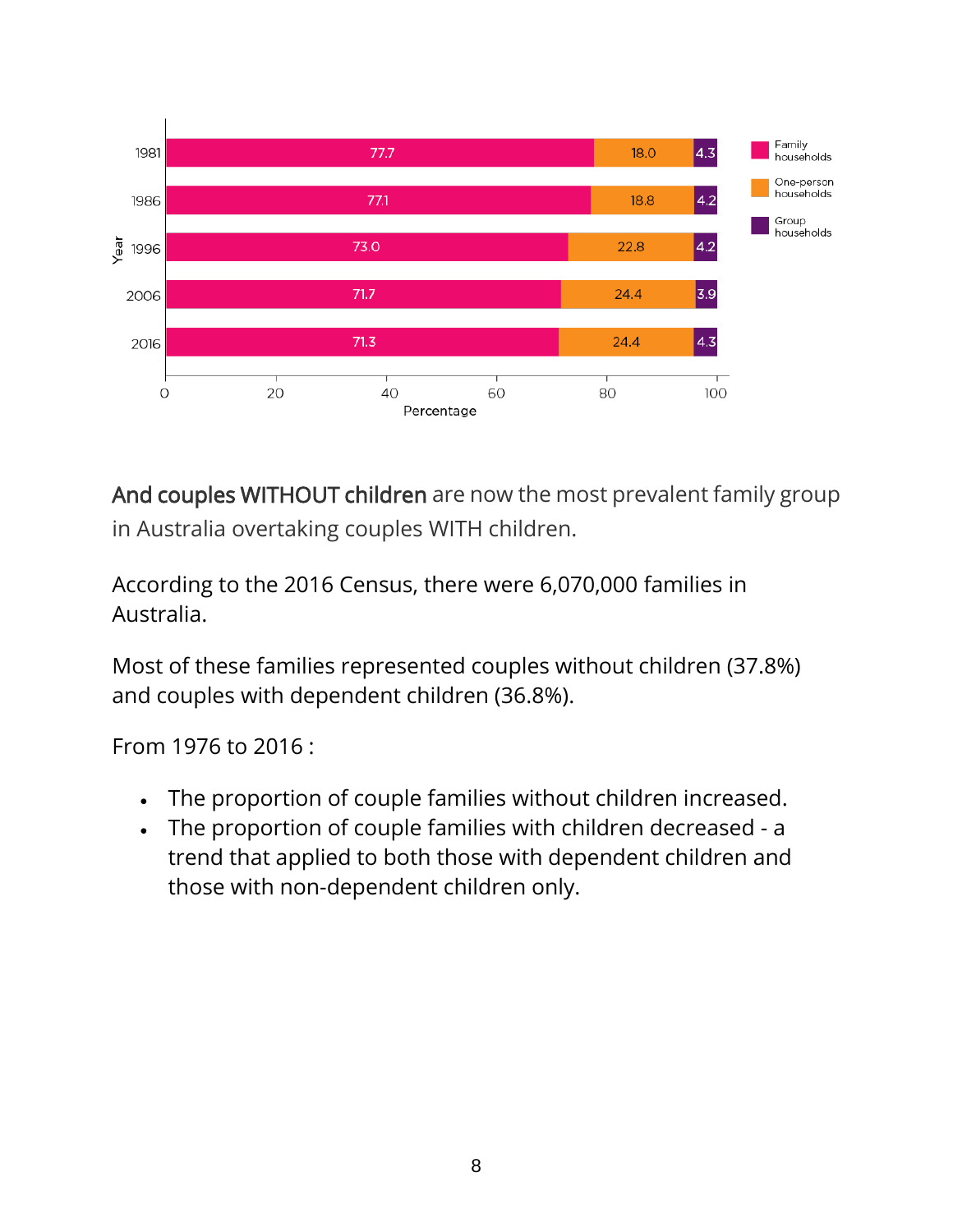

**Note:** Other families include one-parent families with non-dependent children. **Sources:** ABS 1976-2016 Censuses **Credit:** Australian Institute of Family Studies 2020

Across all groups and segments of the population, the pace of household formations (the primary driver of housing demand) will continue to increase.

• The Australian Bureau of Statistics has projected that households will increase from 9.2 million in 2016 to between 12.6 and 13.2 million in 2041.

Demographic trends, including solid migration post covid, will converge to drive demand for rental property ever higher, but construction of new apartments is not keeping up.

High rise particularly has plummeted since the approvals peak 2015- 2016.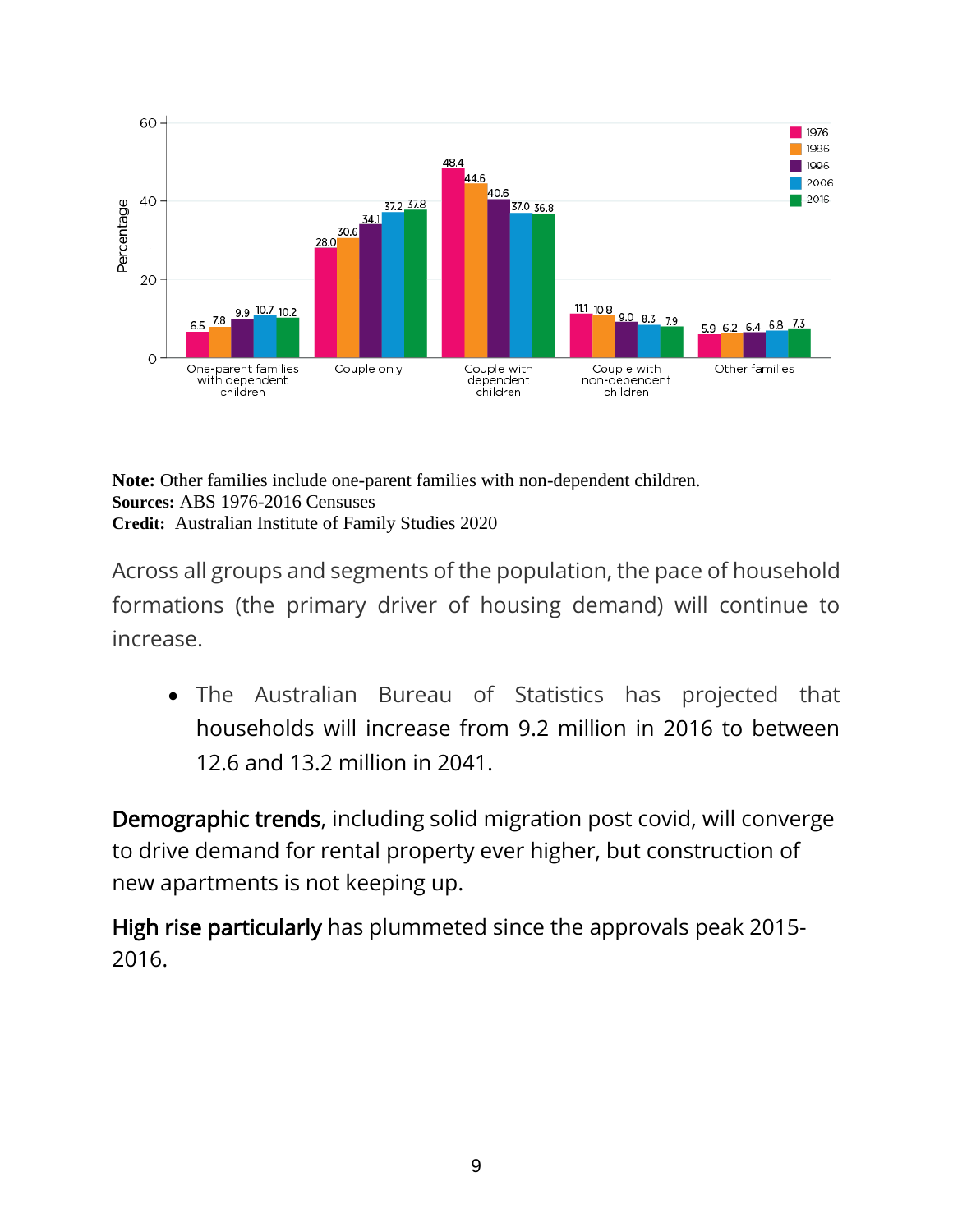

That's why vacancy rates started falling in early 2021 to near record lows in many areas, even with no migration or student arrivals.

But it's not as easy as just deciding to provide Build for Rent properties to help supply.

The number-one constraint is suitable sites.

The location has to be correct, and the best locations are scarce and expensive.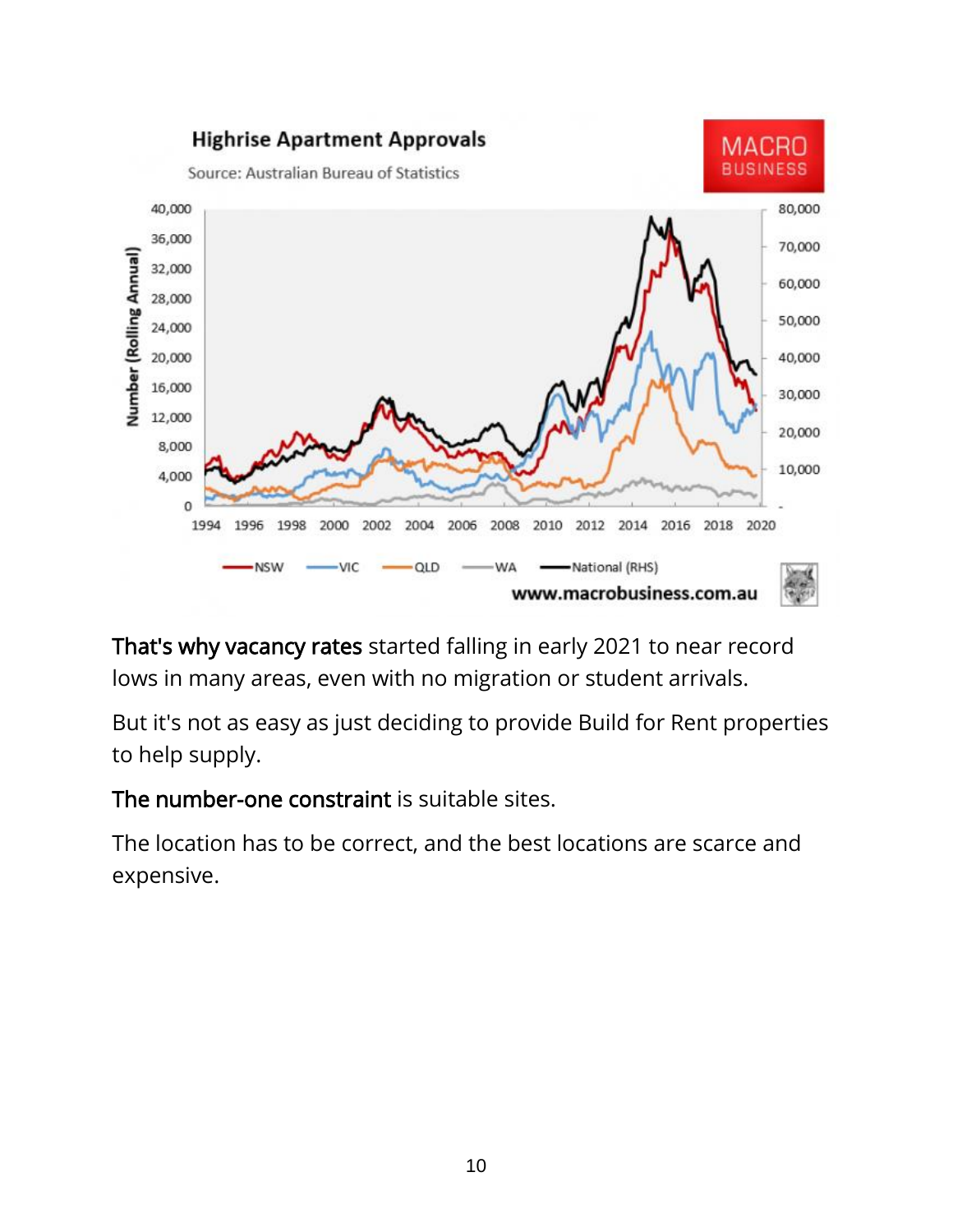

market in Australia is booming on the back of record-low interest rates, pent-up demand, and scarcity of new supply of apartments.

## How Big Will The BTR Market Become in Australia?

When we examine what is happening in Australia, following the explosion in the UK Build to Rent market, the growth potential in the BTR market in Australia is a huge.

After a sluggish start, the UK Build to Rent market exploded. In 2020, Knight Frank estimated that 41 billion pounds (AU\$76 billion) were committed, with another 19 billion pounds (AU\$35 billion) ready to be deployed.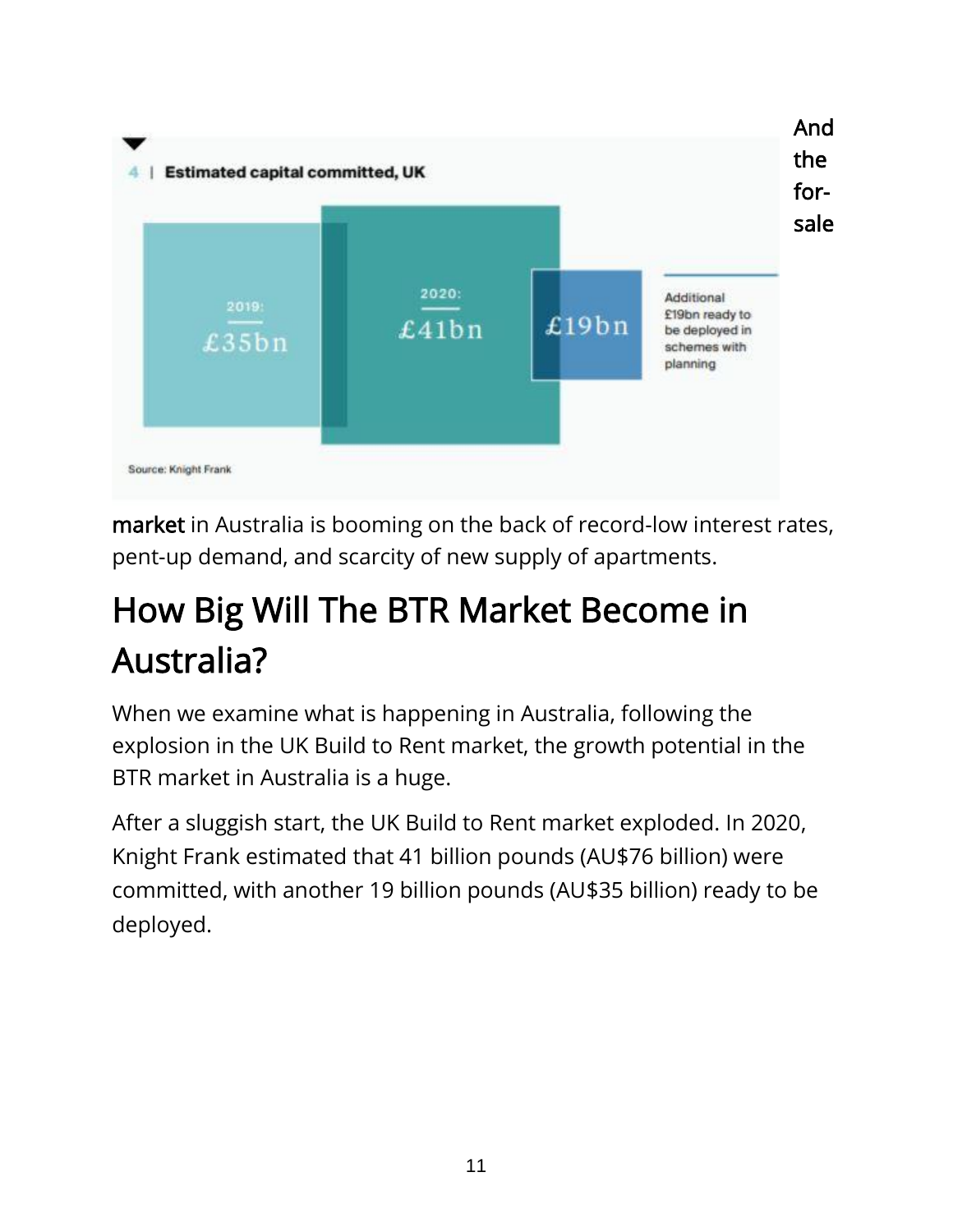According to Savills (UK Build to Rent Market Update – Q1 2021), the UK's BTR stock now includes 57,700 completed homes with a further 36,000 homes under construction.



Source Savills, British Property Federation, Molior

The future pipeline currently stands at 94,700 homes, including those in the pre-application stage. Once all these are completed, the total size of the sector will be 188,500 homes.

This chart shows the potential of BTR in Australia to 2028 if it follows the UK trends.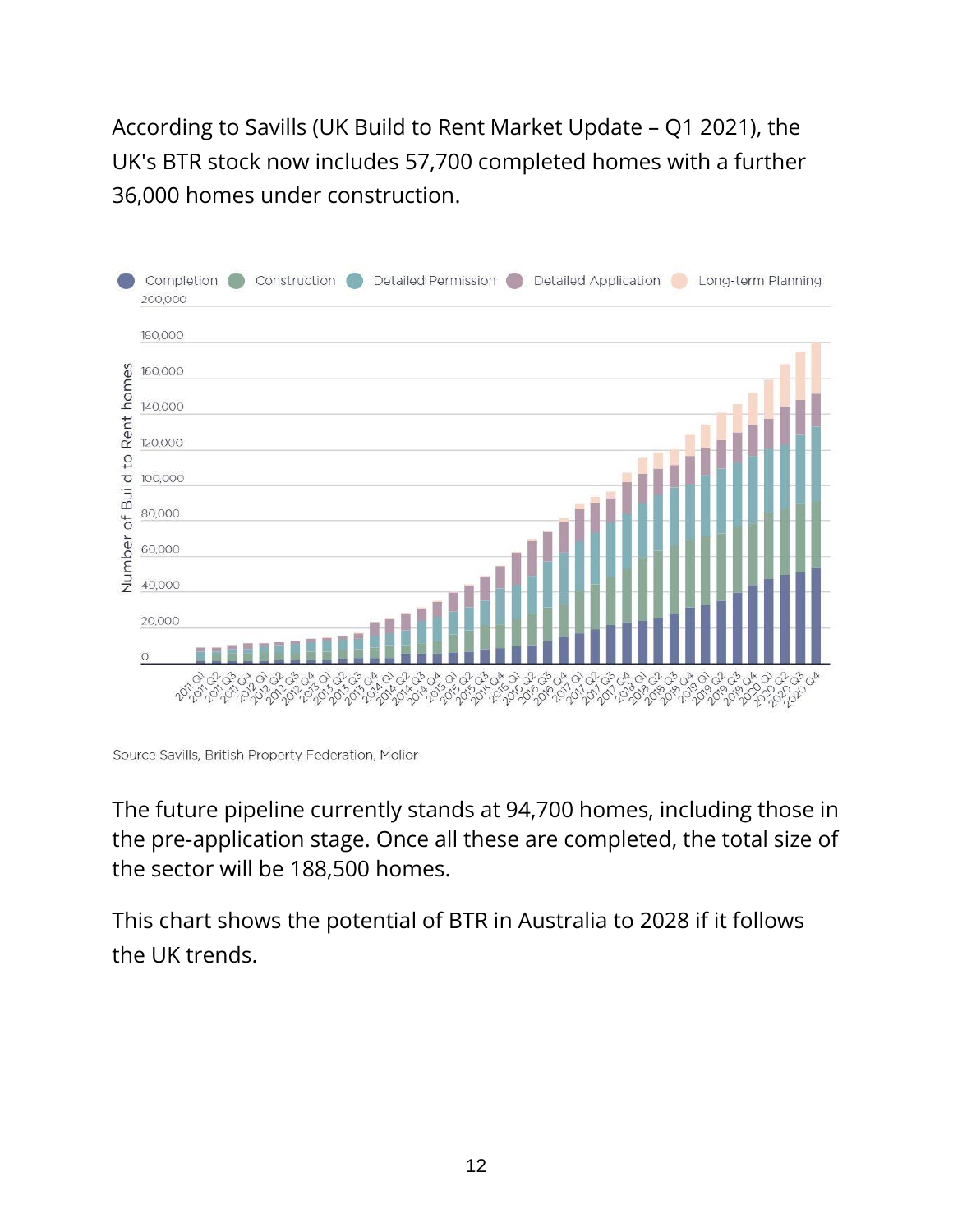

Build to Rent in Australia represents a significant opportunity for institutional investors and wholesale and sophisticated investors in private equity deals, which are very common in the US.

Build to Rent developments are attractive to large investors and developers as they can provide a relatively safe and steady cash flow through rental income when done well.

Built with the resident in mind, tenants benefit from flexible tenancies that often include utility bills, no lettings fees, modern features and added amenities such as a gym and residents lounge to promote a community feel.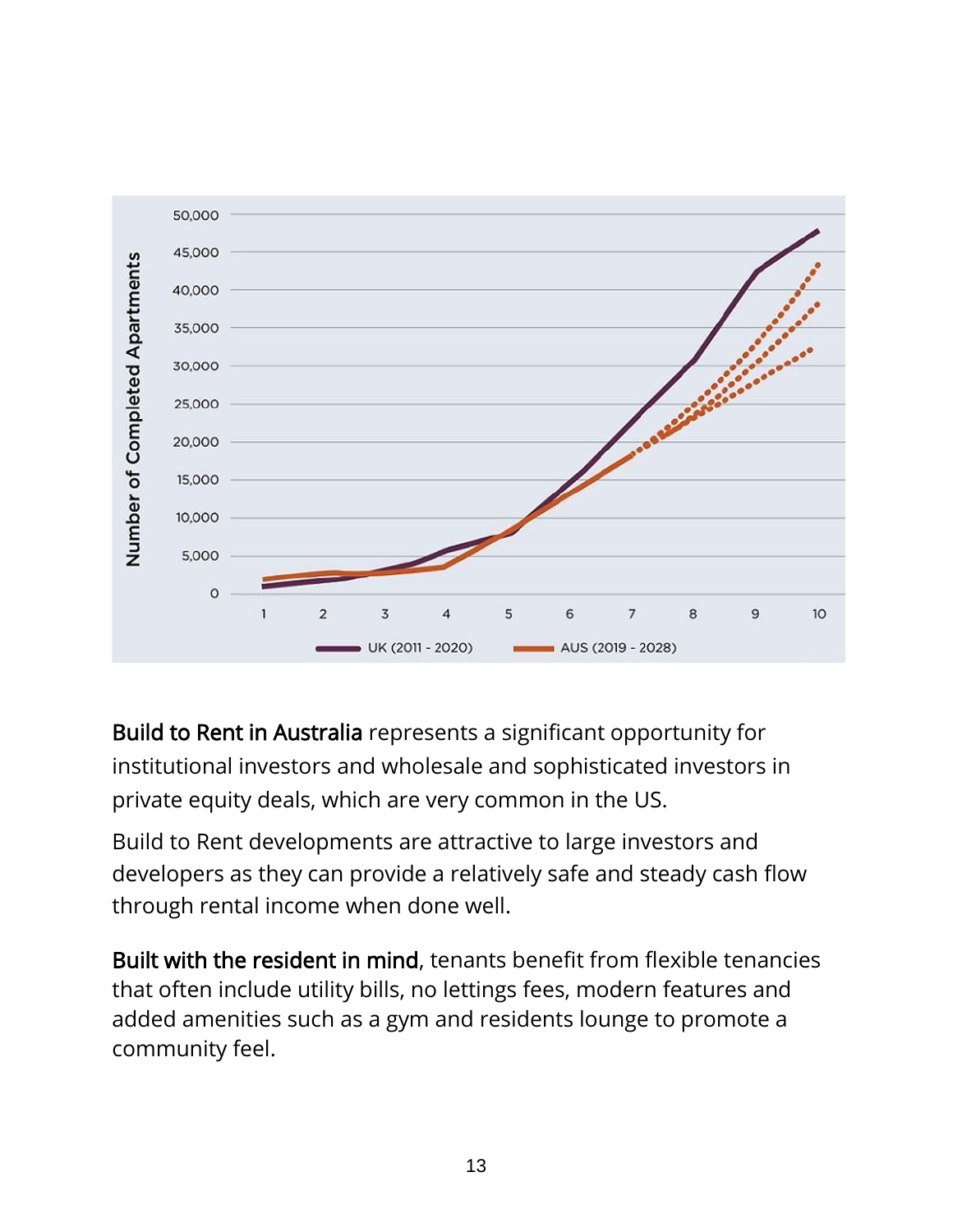As they're managed by a professional company and come with added extras, there is a 10%-20% rental premium on the units making them more expensive than renting via a traditional landlord in terms of pure rental.

However, BTR projects include many costs tenants often have to pay separately, such as internet, cleaning, gas, electricity and water and have more flexibility on leases and all appliances included in the rental as well as often offer a lower deposit bond -

## In all, it makes the overall costs to tenants cheaper than a standard rental.

All up, it seems to be a win-win for tenants and operators.

This growing asset class represents somewhere around 11% of all housing in the US and will be just under 1% in the UK.

As reported by CoreLogic in August 2021, the value of the Australian residential market was AU\$8.8 Trillion.

#### Residential Real Estate Underpins Australia's Wealth

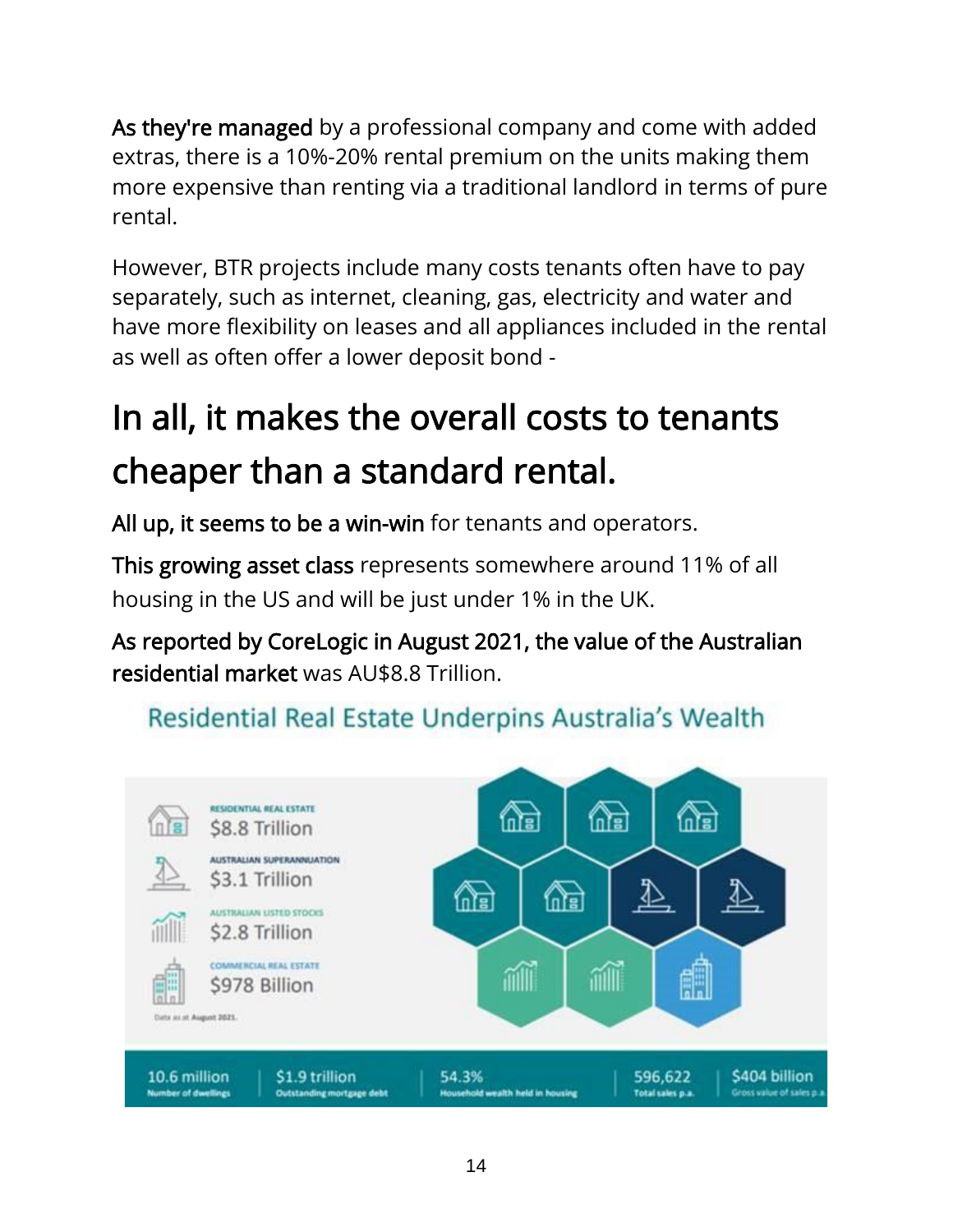In the US, there are around 43M rented properties, with institutional ownership accounting for 15M, or 35%.

The growing UK market will mean around 4% of all rented properties will be BTR after all currently in planning are completed.

If 1% of Australia's current housing stock transitioned to BTR, it would represent an AU\$88 billion prime property investment opportunity.

Another way to see the potential is that there are around 3.36 million investment properties in Australia.

The average investment property value is currently about 60% of the median house price.

With capital cities median house prices in mid-2021 sitting at just over AU\$1M, that makes the average investment property value at AU\$613K, meaning the total value of all investment (rented out) properties IN Australia can be estimated at over AU\$2 trillion.

If the BTR market takes over just 4% of Australia's rental market over time, we see an AU\$80 billion-plus market potential again.

My take is that even if all the planned units in Australia get off the ground and are eventually completed, they still won't be enough to meet the demand for this product, at least in the short to medium term.

(Note: some submarkets in the Build to Rent space - significantly the more expensive, larger "family" style apartments - may start to feel crowded with supply in three or four years, but there still won't be an Australia wide glut)